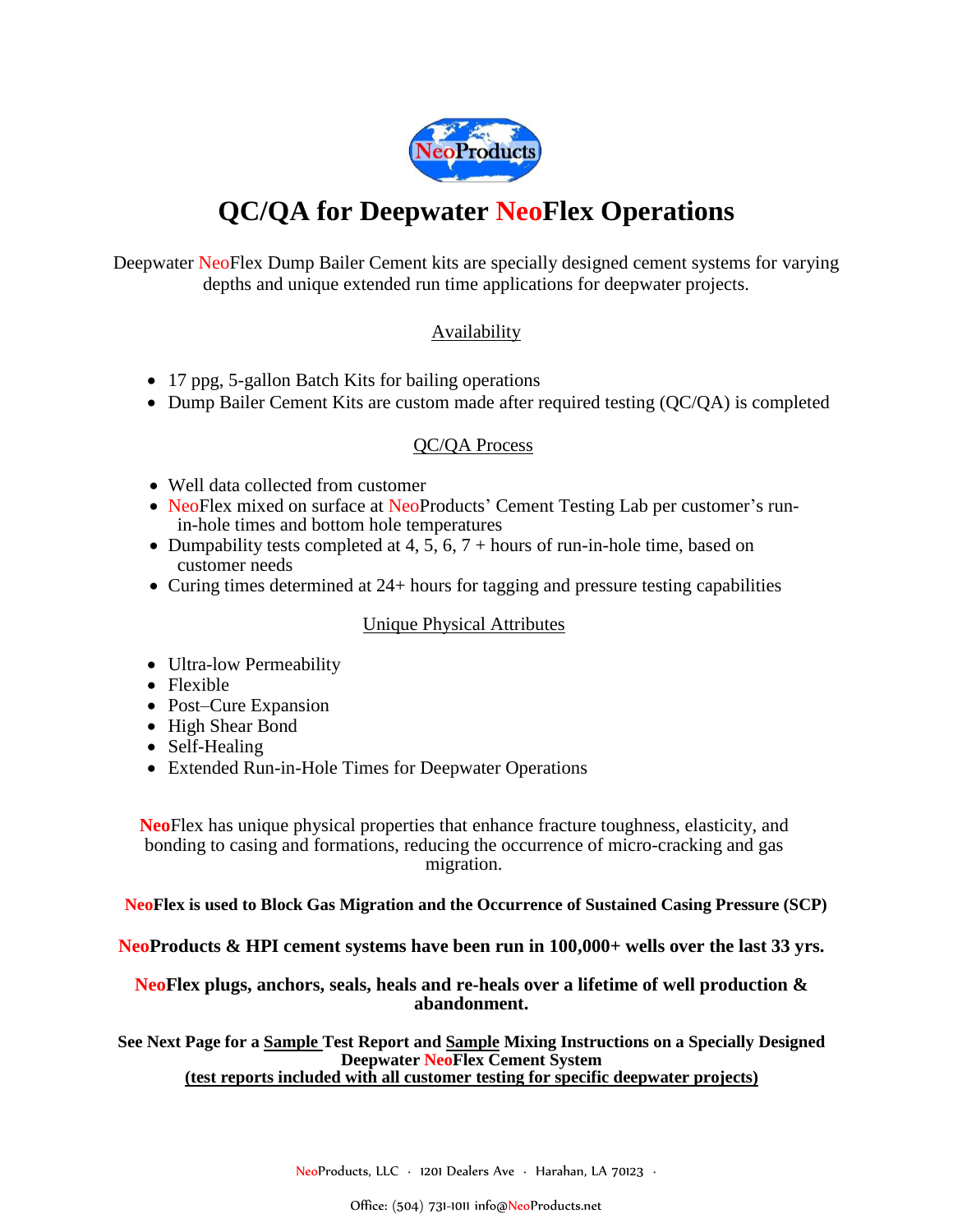#### **Sample Test Report and Mixing Instructions**

The following test was completed specifically for \_\_\_\_\_ with a downhole temperature of \_\_\_\_\_\_°F.

The well parameters and RIH times provided to NeoProducts are as follows:

- Water depth '
- $\bullet$  Plug depth - $\_\_$
- $\bullet$  Est. BHT  $^{\circ}$ F
- $\bullet$  Est. BHP -
- $\bullet$  Fluid ppg
- Time spent at surface after cement slurry has been mixed: \_\_\_\_\_ min
- Open well run to water Depth: \_\_\_\_\_ min
- Open Downhole valve if necessary: N/A
- Run in hole with Wt. checks: \_\_\_\_\_\_ min
- On bottom tying in: \_\_\_\_\_\_\_ min
- Ready to fire  $3x's: 5 min$
- Total time : \_\_\_\_\_\_ min
- Time to POOH: \_\_\_\_\_ min

The below steps were completed to analyze the Special Designed Extended Run Time NeoFlex for  $\rule{1em}{0.15mm}$  :

- NeoFlex mixed per below mixing instructions (page 3)
- NeoFlex samples placed outside at ambient temperature (~70°F) for 30 minutes
- NeoFlex samples placed in an ice bath (~40°F) for 30 minutes
- NeoFlex samples placed in an oil bath ( $\sim$ 100°F) for 40 minutes to simulate the slow temperature ramp from 40°F when approaching \_\_\_\_\_°F
- Oil bath temperature increased to \_\_\_\_\_\_ °F to continue simulation of the slow temperature ramp to \_\_\_\_\_°F over \_\_\_\_ minutes **(see Figure #1 for plot of Temperature vs Time)**
- NeoFlex samples continued to soak at \_\_\_\_\_\_\_ °F for a minimum of \_\_\_\_\_\_\_ minutes EXAMPLE of RESULTS:
- NeoFlex sample #1 tested at this time for dumpability. Results showed NeoFlex sample #1 as a smooth flowing cement slurry with no issues exiting the sample vessel.
- NeoFlex sample #2 soaked at 175°F for an additional hour. Results also showed NeoFlex sample #2 as a smooth flowing cement slurry with no issues exiting the sample vessel. Although this sample flowed well out of the sample, there was visible evidence of the sample being slightly thicker than sample #1. This shows that the sample is slowly thickening, as needed for the test parameters.
- NeoFlex sample #3 soaked at 175°F for 19-20 hours. Results shows NeoFlex sample #3 as a hard cement sample that can be tagged with no problems.
- NeoFlex sample #4 soaked at 175°F for 27-28 hours. Results showed NSS sample #4 as a fully set, cured sample able to be tested.
- Customer will be able to successfully dump the NeoFlex within the estimated timeframe needed for the project (NeoFlex dumped within 3 hours of passing below the mudline). In addition, customer should have no problems tagging the NeoFlex at 18-20 hours after the last bailer run and pressure testing the NeoFlex at 28 hours after the last bailer run.)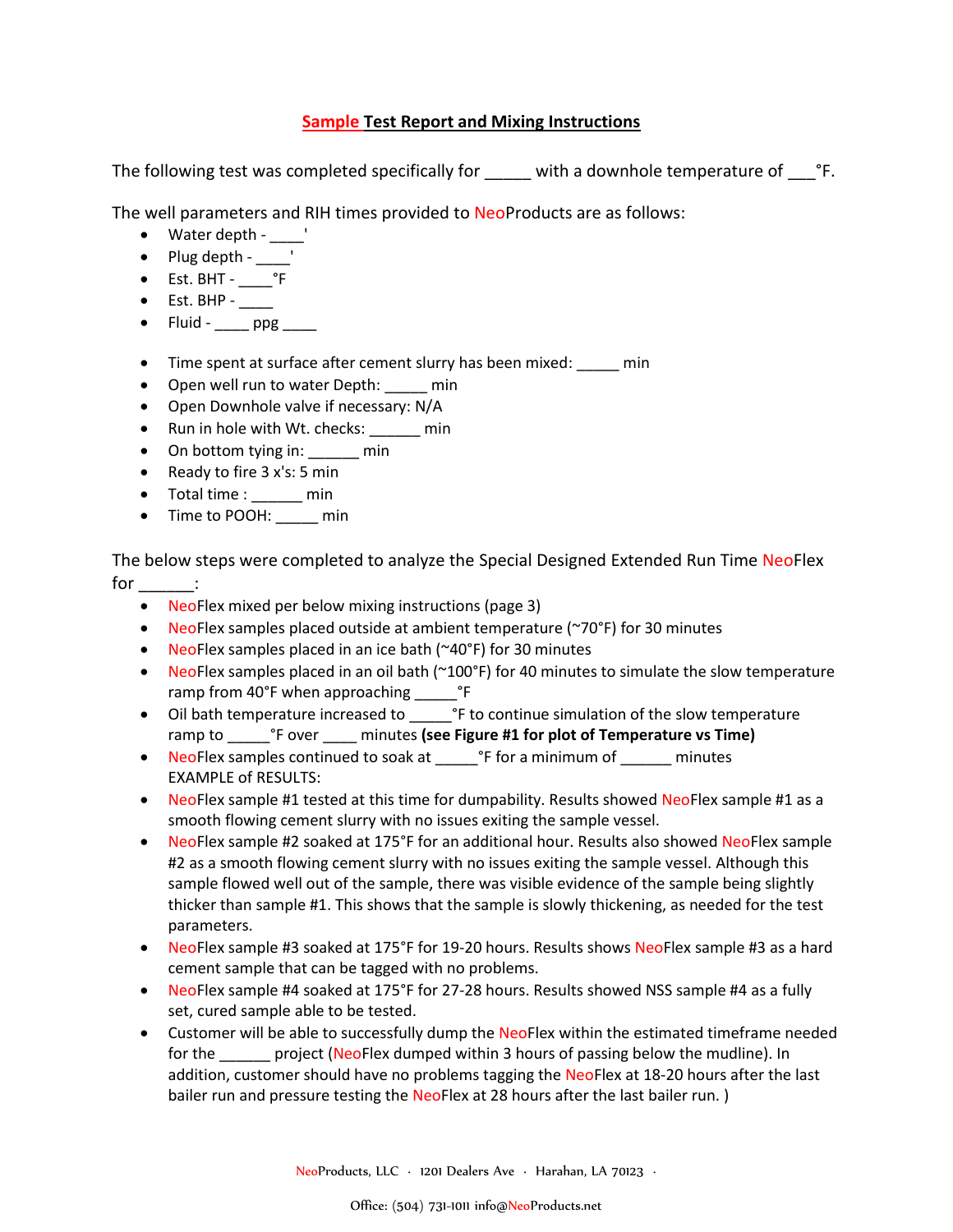

Figure #1: \_\_\_\_\_\_ Test of Temperature vs Time

NeoProducts, LLC ∙ 1201 Dealers Ave ∙ Harahan, LA 70123 ∙